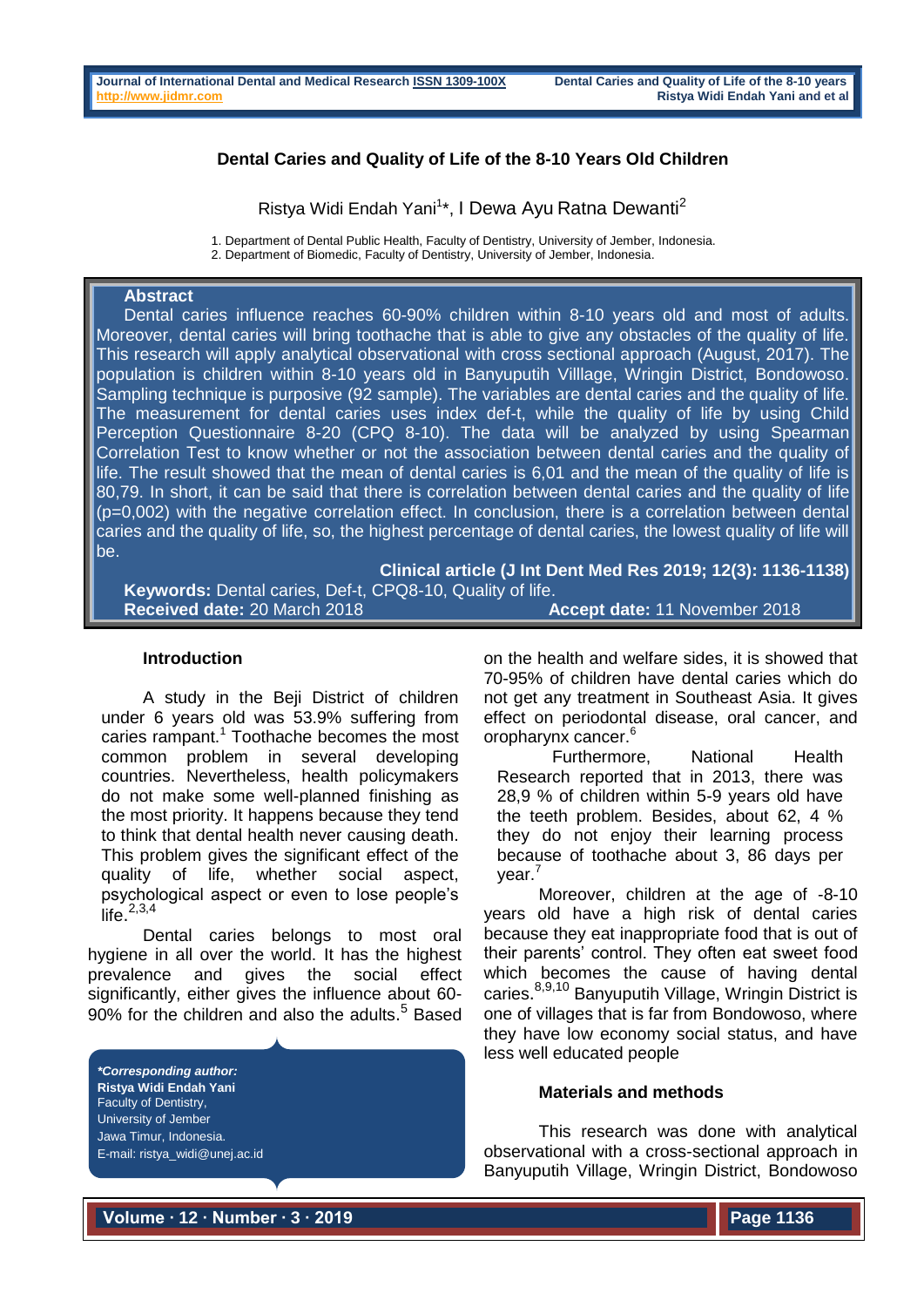(August, 2017). The sampling was 92 children within 8-10 years old. The variables were dental caries and quality of life. The measurement of dental caries used the de-t index, meanwhile the measurement of quality life used Child Perceptions Questionnaire 8-10 (CPQ 8- 10). The data will be analyzed by using Spearman Correlation Test to know whether or not the correlation of dental caries with quality of life.

## **Results**

The research of the correlation between dental caries and the quality of life on children 8-

10 years old in Banyuputih village in Wringin District, Bondowoso, showed that the mean and standard deviation of dental caries and quality of life such as follows (table 1).

| Variables                | <b>Minimum</b><br>Score | Maximum<br>Score | Mean  | <b>Standard</b><br><b>Deviation</b> |
|--------------------------|-------------------------|------------------|-------|-------------------------------------|
| <b>Dental Caries</b>     | 0                       | 14               | 6,01  | 2,94                                |
| Quality of life<br>(QOL) | 40                      | 100              | 81,40 | 17,58                               |

**Table 1.** The Mean and Standard Deviation of Dental Caries and Quality of Life.

Table 1 shows that the mean of dental caries is 6,01 and the standard deviation is 2,94. The mean of Quality of Life is 80,79 and its standard deviation is 18,08. The relationship between dental caries with quality of life by using Spearman Correlation test can be seen on Table 2.

| <b>Variables</b>                             | Sig.  | Correlation<br><b>Coefficient</b> | <b>Notes</b>           | The<br>direction<br>of relation |
|----------------------------------------------|-------|-----------------------------------|------------------------|---------------------------------|
| <b>Dental Caries</b><br>- Quality of<br>life | 0.002 | $-0.315$                          | There is<br>a relation | Negative                        |

**Table 2.** *Spearman Correlation Test* of Dental Caries and *Quality of Life*.

Table 2 shows that there is a relation between the dental caries and the quality of life (p=0,002) with the negative result for the

direction of relation. It means that the highest risk of dental caries, the lowest quality of life will be.

## **Discussion**

Based on the research of the correlation between dental caries and the quality of life with 92 children of 8-10 years old involved in Banyuputih village in Wringin District, Bondowoso, it stated that the mean of dental caries was 6,01 (belonging to the high category) (table 1). This case is in line with the research that was done by Peresini (2004), the research showed that children with the mean of the def-t 6 have a high dental caries category. $11$ The mean quality of life is 81,40 (good category) (table 1).

There was a correlation between dental caries and the children's quality of life. It is proved by looking at the result of Spearman Correlati test (p=0,002) with the negative directions (table2), so, the highest dental caries, the lowest children's quality of life will be. The research that was done by Sachdev *et al.* (2016) showed that the children had *Severe Early Childhood Caries* (S-ECC), which means that having lower weight and height than the other children who had low dental caries. The people's quality of life will be at a low level if they have high dental caries.<sup>12</sup>

Sheiham (2006) stated that the children who had a cavity in their tooth and involved pulp were reported that there were13,7% children who got weight loss from their 80% normal weight. The children who had dental caries and get good dental hygiene shows the positive effect significantly towards the quality of children's life on few major, especially for improving the growth of them.  $13,14$ 

The children's toothache problem can be related to the decreasing of the quality of life. It happened because they will feel uncomfortable because of the pain and the infection which gave harmful impacts such as the difficulties of chewing the food, sleep disturbance, low motivation in studying, low performance at school, the disruption of socialization, the reducing of self-confident, the obstruction of children's growth that brings influence for the children's life. 15,16 On the other hand, in some cases, children's dental caries also made the causes of losing teeth in early age which made them have the possibility of psychological

**Volume ∙ 12 ∙ Number ∙ 3 ∙ 2019**